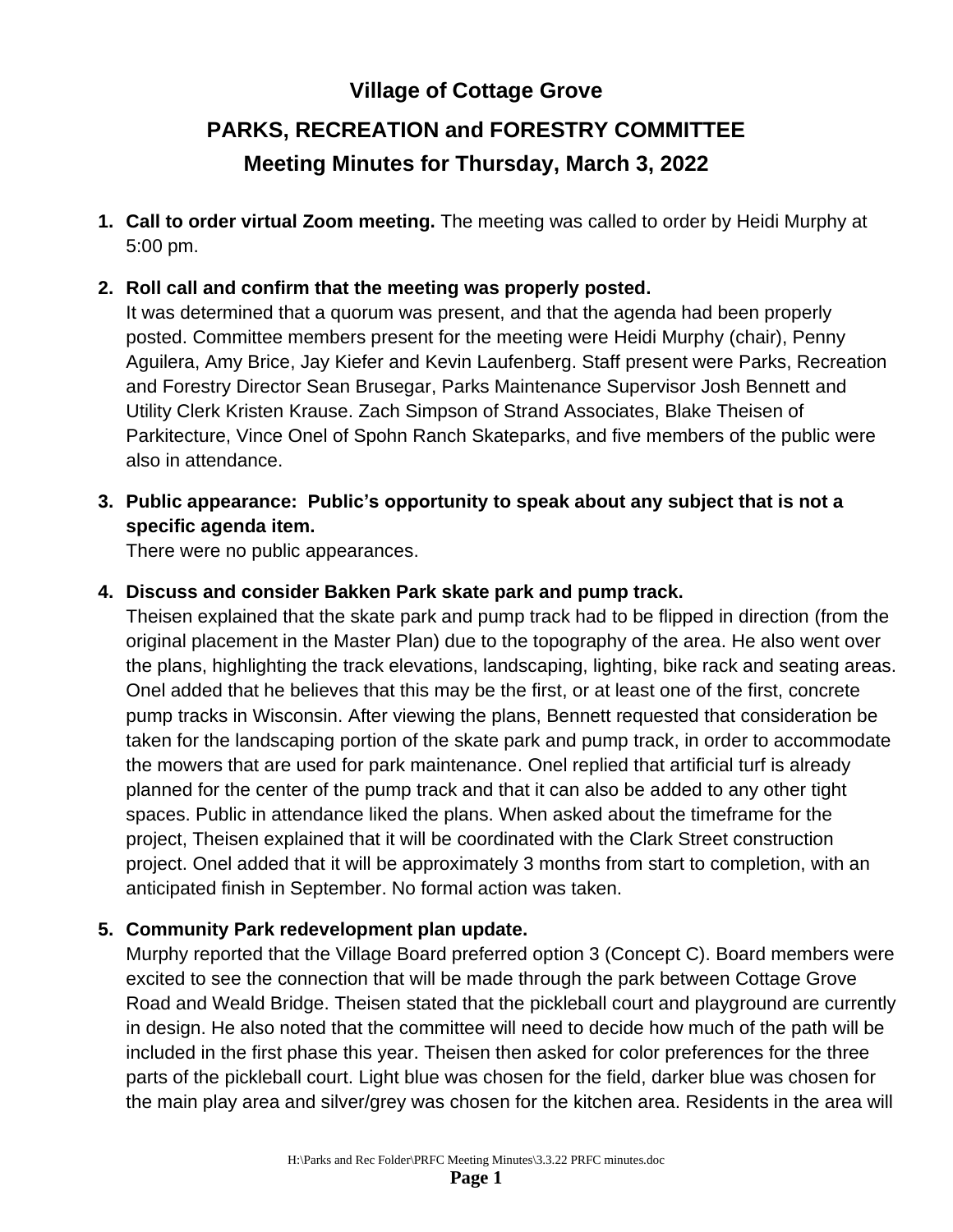be notified of the project via mail. There was also an article in the local newspaper recently highlighting the project.

## **6. Discuss and consider Red Hawk Park phase 2 construction.**

Brusegar explained that the new Village engineers and Theisen recently looked at the phase 2 plans of Red Hawk Park and had some concerns about inline hockey rink. They discussed the size of the rink and how it would it fit properly in a neighborhood Park. Another concern was that the rink would likely increase traffic and cause parking issues in the neighborhood. Simpson noted that a rink like this would become a destination amenity and should probably be located in a larger space. Committee members understood these concerns and began discussing other possible amenities to place in the park. Some ideas mentioned included swings, green space, ½ basketball court, exercise stations and a net structure. Ultimately, committee members liked the idea of a poured in place area with swings and a wheelchair accessible swing, a net structure and spring rider. Theisen will put together a rough draft rendering of the plan for the March 24 meeting. Simpson reminded the committee that the new playground amenities that were discussed tonight would need to be bid out separately, since the inline rink was previously included in the original bid. No formal action was taken.

## **7. Discuss and consider 5-year Parks & Open Space Plan.**

Brusegar asked the committee for comments on the previous goals list and survey from 2017/2018. Committee members agreed that both the goals and survey seemed to still be accurate. There were a few items that were mentioned as possible additions to the goals/survey. Striving for connectivity between all Village parks and highlighting our area parks as incentives for renters to look at remaining in the Village as either a renter or homeowner. Brusegar will meet with Village Planner Erin Ruth tomorrow to go over tonight's discussion. He also noted that we will be planning to move forward with goals and the survey after the next meeting. No formal action was taken.

## **8. Update on Program Coordinator position.**

Received 19 applications that came with a variety of experience. There was one interview this Tuesday, with seven more next week. It is the goal to extend an offer at the end of next week, with an anticipated start date of the first or second week in April.

## **9. Director's Report.**

In Recreation news, the Spring/Summer Guide went out to all Cottage Grove residents on February 17. The Be Active Wisconsin challenge began this week. Last year, CG finished  $14<sup>th</sup>$  out of 40, and this year there are 50 communities participating. There is still time to sign up, either on the website or through social media. The 3<sup>rd</sup>-8<sup>th</sup> grade basketball season wrapped up recently. A  $6<sup>th</sup>$  grade boys basketball tournament was held in CG on February 26, with one of the CG teams finishing in 2<sup>nd</sup> place. There are three more weeks of programming left from the Fall/Winter Guide where Recreation Supervisor Trista Taylor will be taking over for Sam Frederickson. Adult open-gyms, 2<sup>nd</sup> grade basketball and Start Smart basketball will be overseen by Taylor. Our Big-10 Volleyball league is going well. Taylor coached teams in Middleton a few weeks back. There are 18 5<sup>th</sup>/6<sup>th</sup> graders signed up for the